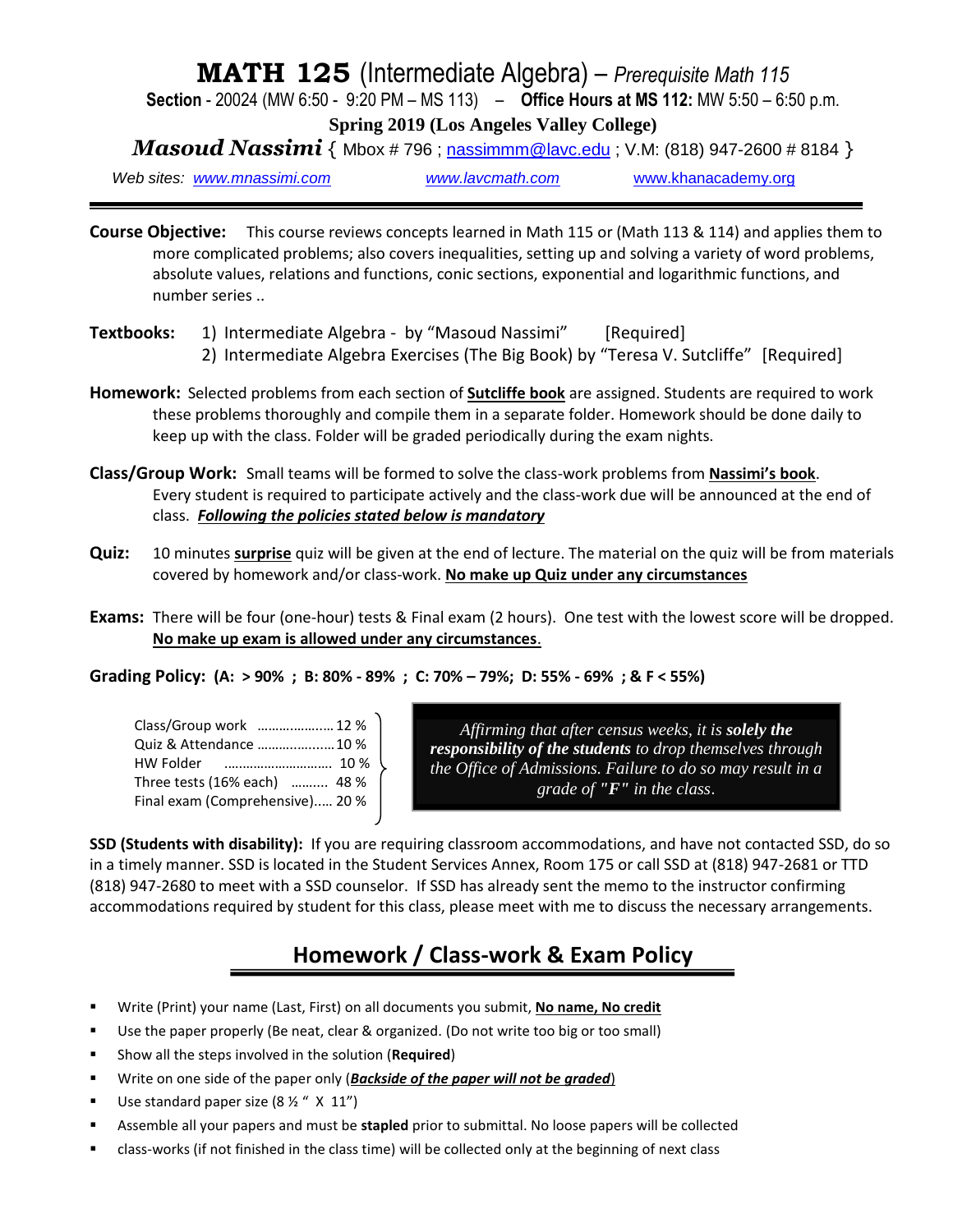### **List of the items that must be purchased for this class:**

- $\Box$  Text books (Required)  $\Box$  8 ½" X 11" papers (about 300)  $\Box$  Staple
- $\Box$  Graph Papers (about 50)  $\Box$  Scientific Calculator  $\Box$  Ruler
- -

 $\Box$  Index cards

#### **Class Ethics & Rules:**

- $\checkmark$  Each Student is required to participate in class activities and try his/her best to solve the given problem.
- $\checkmark$  Students are not allowed to play with their electronic devices during lecture & class work.
- $\checkmark$  If you miss the lecture, it is your responsibility to update yourself about the class from your fellow student(s).
- $\checkmark$  If you come late or has to leave early, please use the back door and sit/leave quietly
- $\checkmark$  Always respect your classmates and the instructor by not disturbing anyone in any form. *If anyone mis-behaves while class is in session, the instructor will ask him/her to leave the classroom for the whole session on that day. Repetition of miss-behavior(s) will result to the formal disciplinary action mandated by LAVC regulations and guideline that allow the instructor to exclude a student from the class.*
- ✓ **Cell Phones**: Please turn off or put on vibration all phones before the class starts.
- ✓ *Cellular phones are not allowed to be used in Instead of calculators during the exam & quiz times*
- $\checkmark$  No eating/drinking is allowed on the class-room.
- ✓ **Zero Policy on Cheating:** According to district policy, a student caught cheating on a test should be given "F" on that test, and also Student Services will be contacted to report the incident.
- $\checkmark$  The instructor may exclude students who have excessive absences without any prior notification

**Math Lab:** located in LARC 226. One of the services offered is FREE tutoring for your math class. Students raise their hands when they want to ask a tutor for assistance.

**SLO (Student Learning Outcome):** Students will be able to think analytically and read critically to solve intermediate algebra level mathematical problems

### *Applying all the rules mentioned above is mandatory. Failure to abide these rules may result your exclusion from the class*

#### **According to college guidelines, a student must spend a minimum of**

*Two hours studying Outside of class for every One hour spend in class*

#### **Important Deadlines:**

Last day to add/audit the class **Feb. 14, 2019** Drop the class without receiving **"W" & full Refund** is **Feb 18, 2019 (Online only)** Drop the class with receiving **"W"** is **May 5, 2019**

*At the end of semester, a letter grade will be assigned to all active students*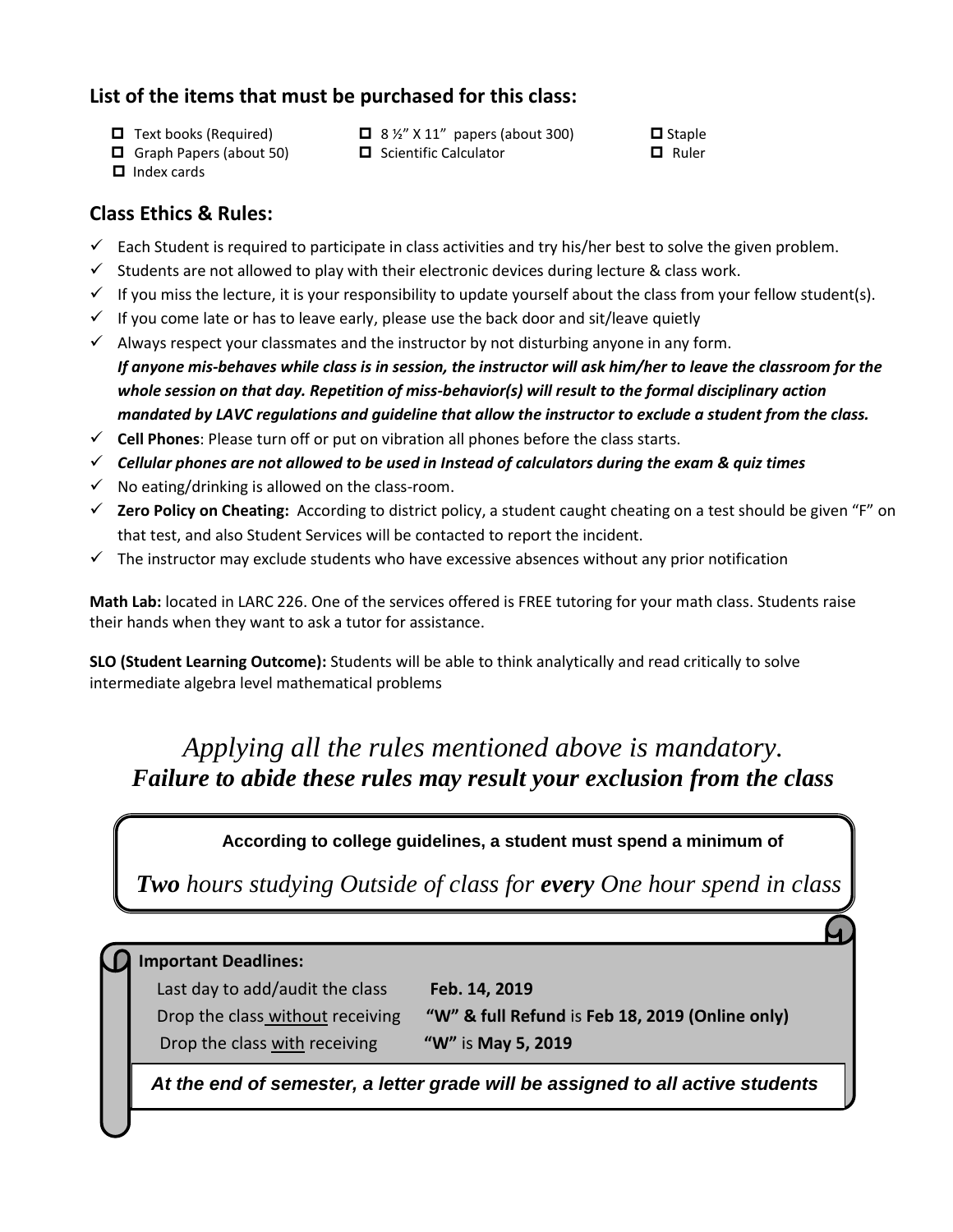# **MATH 125 - CLASS SCHEDULE** (Spring 2019)

| <b>Date</b>  |    | <b>Topics</b>                                                                  | <b>Nassimi Book</b>                                 |                        | <b>Sutcliffe Book</b> |  |
|--------------|----|--------------------------------------------------------------------------------|-----------------------------------------------------|------------------------|-----------------------|--|
|              |    |                                                                                | Ch.                                                 | <b>Pages</b>           | Page                  |  |
|              | 04 | Opening Remarks - Real No., Sets, Equation (1 Var.)                            | 1                                                   | $3 - 13$               | 229-233; 341-345      |  |
|              | 06 | Inequalities, interval notation, absolute value                                | 1                                                   | $14 - 32$              | 234-240; 346-355      |  |
|              | 11 | Rectangular Coordinate Sys., Slope of a Line                                   |                                                     | $35 - 37$              | 391-393               |  |
| Feb          | 13 | Equation of Lines, Graph Linear Equation & Inequalities                        | $\overline{2}$                                      | $38 - 62$              | 385-390; 394-400      |  |
|              | 18 | <b>Holiday - No Class - President Day</b>                                      |                                                     |                        |                       |  |
|              | 20 | <b>Solving Linear Equations (Elimination)</b>                                  | 3                                                   | $65 - 70$              | 445-455               |  |
|              | 25 | Word Problem - Number, Geometry<br>$\overline{4}$                              |                                                     | $93 - 118$             | 478-487; 495-519      |  |
|              | 27 | Solving Linear Equations (Matrix Method)                                       | $\overline{3}$                                      | $71 - 79$              | 456-468               |  |
|              | 04 |                                                                                | Exam - 1 (Covers material studied from Feb. 6 - 27) |                        |                       |  |
|              |    | Word Problem - Motion                                                          | 4                                                   | 133 - 140              | 529-542               |  |
|              | 06 | Solving Linear Equations (Determinant Method)                                  | 3                                                   | $80 - 90$              | 467-469               |  |
|              | 11 | Exponents laws ; Scientific Notation, Polynomials                              | 5                                                   | $161 - 165$            | 06-22                 |  |
| <b>March</b> | 13 | Binomial expansion & Polynomial Division                                       | 5                                                   | 166 - 190              | 23-38                 |  |
|              | 18 | <b>Factoring, Special Factoring</b>                                            | 6                                                   | $193 - 205$            | 55-67                 |  |
|              | 20 | Factoring review                                                               | 6                                                   | 205 - 214              | 68-79                 |  |
|              | 25 | Word Problem - Mixture, Coin, Investment                                       | 4                                                   | 119 - 132              | 520-528               |  |
|              | 27 | Exam - 2 (Covers material studied from March 1st - 22nd)                       |                                                     |                        |                       |  |
|              |    | Rational Exp. - Simplification, Multiplication, Division                       | $\overline{7}$                                      | $217 - 218$            | 87-112                |  |
|              | 01 |                                                                                |                                                     |                        |                       |  |
|              | 03 | <b>Spring Break</b>                                                            |                                                     |                        |                       |  |
|              | 08 | Rational Exp. - Add./Subt.; Complex fraction                                   | $\overline{7}$                                      | 219 - 234              | 113-136               |  |
|              | 10 | Radicals                                                                       | 8                                                   | $237 - 256$            | 151-197               |  |
|              | 15 | Radical review, Word Problem - Age                                             | 4                                                   | 141 - 146              |                       |  |
| <b>April</b> | 17 | <b>Complex Numbers</b>                                                         | 9                                                   | $259 - 268$            | 198-207               |  |
|              | 22 | <b>Quadratic Equation</b>                                                      | 10                                                  | $271 - 275$            | 241-265               |  |
|              | 24 | Exam - 3 (Covers material studied from March 27th to April 17th)               |                                                     |                        |                       |  |
|              |    | Rational & Radical Equations                                                   | 10                                                  | 278 - 304              | 266-289               |  |
|              | 29 | Non-linear Inequalities and Absolute Value Inequalities                        | 11                                                  | 307 - 320              | 356-371               |  |
|              | 01 | Functions                                                                      | 12                                                  | 323 - 348              | 559-594               |  |
|              | 06 | Word Problem - Variation; Work                                                 | 4                                                   | 147 - 158              | 543-552; 595-601      |  |
|              | 08 | Logarithmic Functions                                                          | 13                                                  | 351 - 372              | 613-647               |  |
|              | 13 | Compound interest; Parabolas                                                   | 13                                                  | 357-358<br>$276 - 277$ | 655-658; 401-421      |  |
| <b>May</b>   |    | Exam - 4 (Covers material studied from April 19th to May 10th)                 |                                                     |                        |                       |  |
|              | 15 | Conic Section - Circle                                                         | 10                                                  | 375-376                | 422-425               |  |
|              | 20 | Conic Section - Ellipse & Hyperbola                                            | 14                                                  | 377 - 396              | 426-434               |  |
|              | 22 | Arithmetic & Geometric Sequences and Series                                    | 15                                                  | 399 - 410              | 659-677               |  |
|              | 27 | <b>Holiday - No Class - Memorial Day</b>                                       |                                                     |                        |                       |  |
|              | 29 | <b>Review</b>                                                                  |                                                     |                        |                       |  |
| June         | 03 | Final Exam (Comprehensive) - 40% New material covered after May 15; 60% Others |                                                     |                        |                       |  |